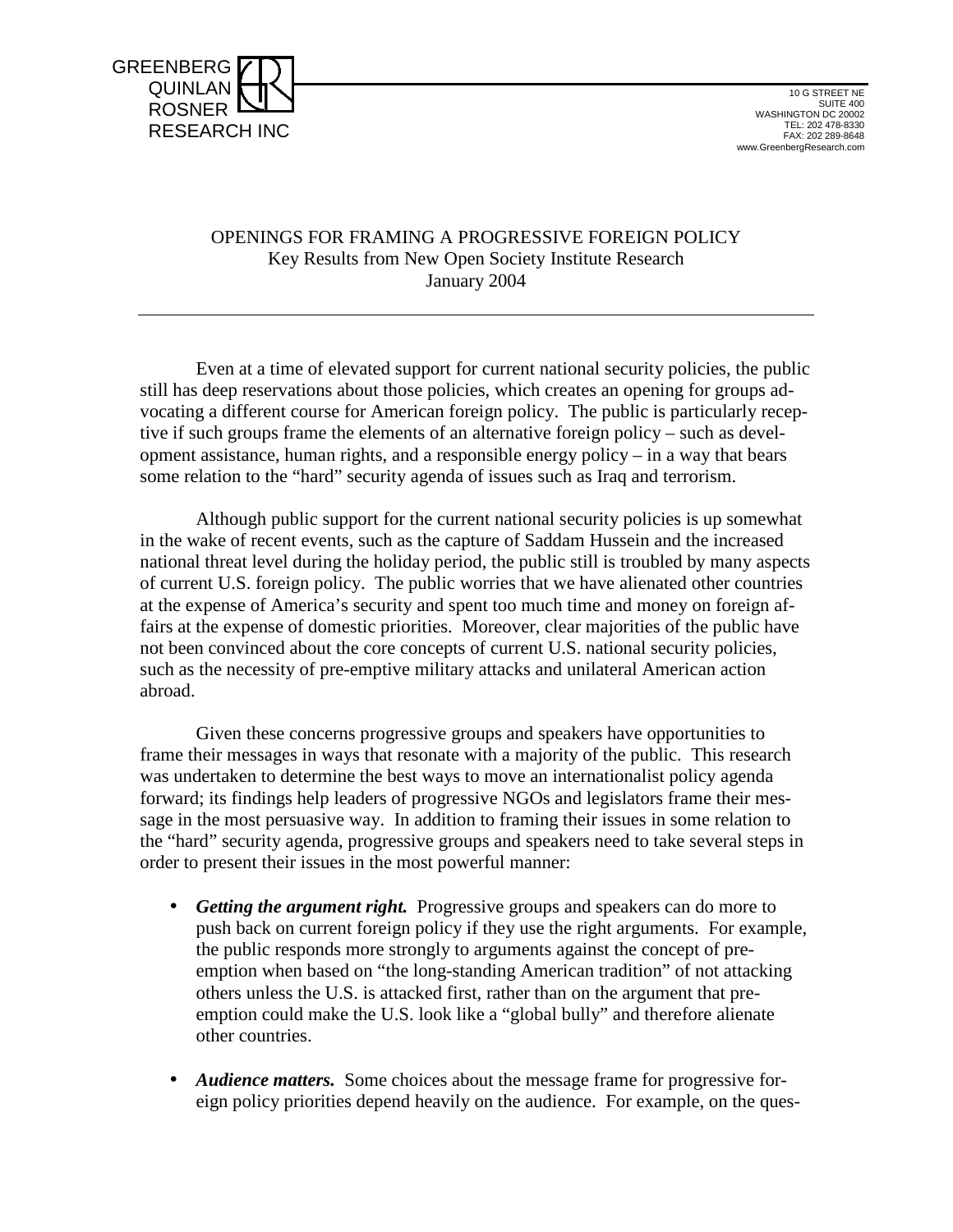

tion of pre-emption, conservatives respond more to an argument against the concept of pre-emption when it is based on the "American tradition" of not attacking first; while self-identified liberals respond more to the argument that pre-emption risks making the U.S. look like a "global bully."

- A *few variables differentiate the public's reactions.* A small number of variables sharply differentiate public reactions to many elements of the progressive agenda, particularly gender, education (both years of schooling and exposure to the world through foreign travel), and location (particularly the coasts as opposed to rural heartland areas).
- *A sizeable foundation of support for a foreign policy premised on more than fear.* Although there is elevated support for current national security policies, a surprisingly large share of the public shows a desire for a foreign policy that is premised not just on fear, but also on a desire to build a peaceful and more prosperous world. Nearly half the public says this is a unique moment for America to pursue this kind of foreign policy.

 These are among the key findings of a baseline survey for the Open Society Institute's Global Cooperative Engagement project. The survey was based on telephone interviews with a random nationwide sample of 1,290 civically engaged adults, including a sample of 439 foreign policy opinion formers (college educated, follow international affairs closely), conducted December 15-20, 2003. The survey results are subject to a margin of sampling error of plus or minus 3.4 percent. The survey questionnaire was informed by the results of a set of focus groups in Seattle, Washington; Des Moines, Iowa; and Washington, DC, conducted December 8-11, 2003. All participants were civically engaged adults; the Washington groups were composed of opinion formers.

### **Despite Post-Saddam Support, Doubts About Current U.S. Foreign Policy**

Even at a moment of somewhat elevated support for current U.S. national security policies, the American public still has serious doubts about the current approach to world affairs, which creates openings for groups proposing progressive and alternative foreign policy agendas. The survey, in particular, was conducted at an unusual moment: it began two days after Saddam Hussein was captured, and finished the day before the national threat level was raised to Orange.

Saddam's capture (along with positive economic news during this period) helps generate a 9 percent drop since mid-November in the share who see the country headed in the wrong direction [Figure1], and a 5 percent rise in the share who feel that Iraq has been worth the cost of U.S. lives and dollars, up to 51 percent. [Figure 2.] It also helps raise the share who feel the country is safer than three years ago – up 9 points since August, to a 52 percent majority. [Figure 3.] The share who see the country safer since 9/11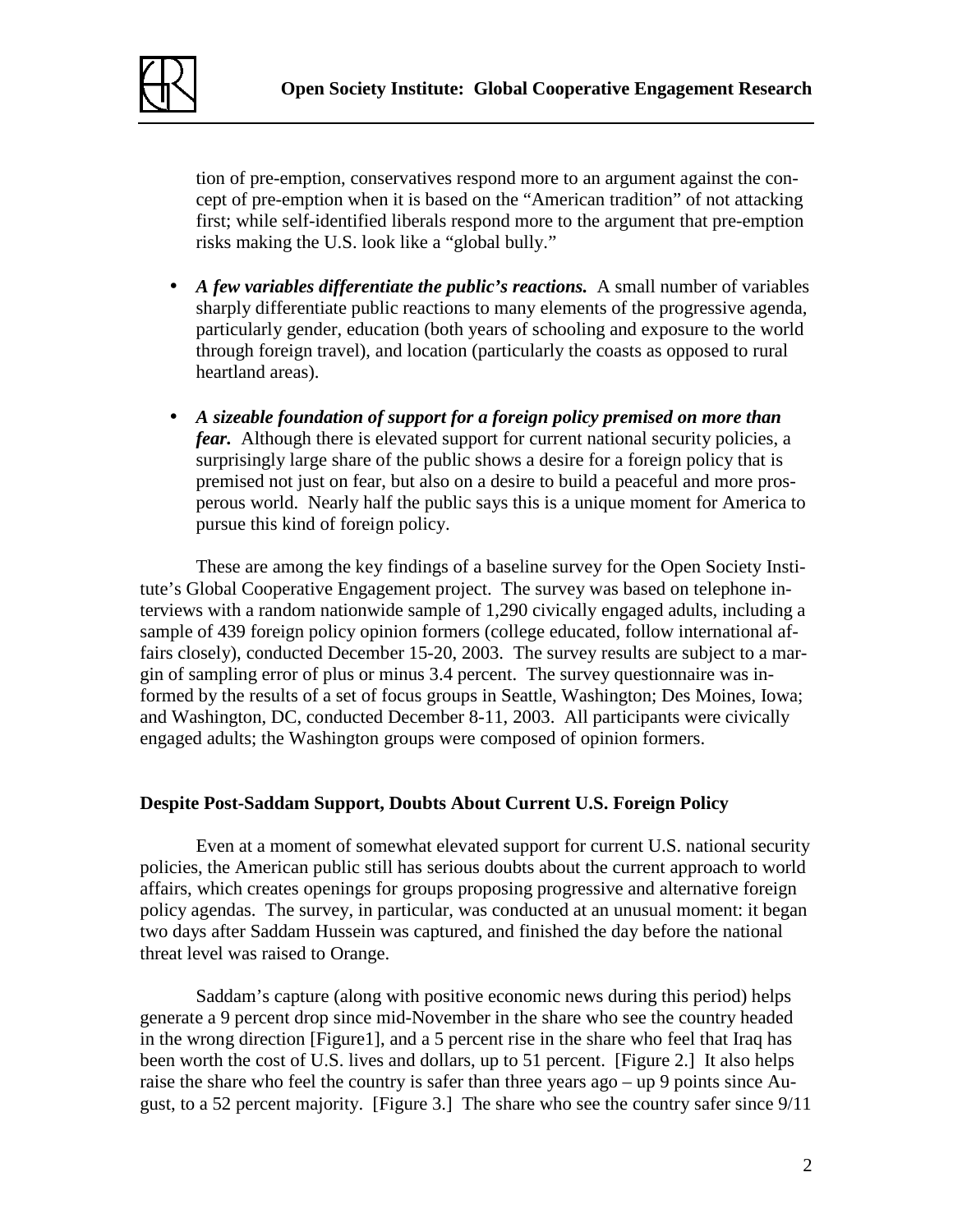

<u>.</u>

– in many ways, the more relevant point of reference – is even higher: up 5 points since August, to 66 percent. [Figure 4.] In part, these figures suggest that progressive groups and speakers are swimming against public opinion if they attack current policy on the grounds that it has made the U.S. "less safe."

 The current national security policies also enjoy a relatively high degree of support at this moment because the public – despite Saddam's capture – remains focused on terrorism and other "hard" security concerns, relative to other foreign policy issues. Four of the five top foreign policy and national security concerns for the public right now fall into this category, including: keeping America's military strong (cited as extremely or very important to America's well-being by 88 percent of respondents); controlling biological, chemical, and nuclear weapons and material (88 percent); fighting global terrorism (81 percent); and strengthening America's homeland security (73 percent). Among the list of progressive issues, only "fighting global diseases, like AIDS and tuberculosis" (77 percent) and "reducing America's dependence on Middle East oil" (72 percent) approach the same levels of concern (we return to these issues later). [Figure 5.]

 Yet even with these dynamics that tend to raise support for current security policies – such as Saddam's capture and a continuing focus on terrorism and hard security issues – the public still shows a striking level of doubts about the direction of U.S. policies abroad. Five concerns in particular dominate the public's outlook:

*Deterioration of America's image abroad.* First, the public is highly concerned that America's current foreign policies hurt our image abroad, which undermines our own national security. A 51-17 percent majority believes the U.S. is less rather than more liked and respected abroad than a few years ago – about the same result as we found in August  $2003$ .<sup>1</sup> The public worries that the decline in America's image is a dangerous trend, with a very strong 84 percent saying that the degree to which other countries like and respect us is important for our own foreign policy and national security. [Figure 6.] This concern, which is closely tied to worries about the U.S. acting too much on its own abroad, emerges strongly in the focus groups as well; as one woman in Seattle says: "despite all of the things we give to other countries, the money, the food, whatever, Americans are still not looked on well in other countries. Many countries dislike us. They hate us even. And that concerns me."

*Doubts about the truthfulness.* Second, the public exhibits a strong concern that it is not getting the truth about aspects of current foreign policy. Nearly a quarter of the public (22 percent) ranks "Not telling us the truth, like on Iraq and weapons of mass destruction" as one of their top two concerns (chosen from a list of 10 options) about current U.S. foreign policy – the second strongest concern on the list. [Figure 7.] While the

<sup>&</sup>lt;sup>1</sup> In a March 2003 survey we conducted jointly with Public Opinion Strategies for the Vietnam Veterans of America Foundation, we found a 55 percent majority of civically engaged respondents thought the U.S. was less liked and respected than a year ago, and fully 81 percent felt it was important to our national security that other countries like and respect the United States.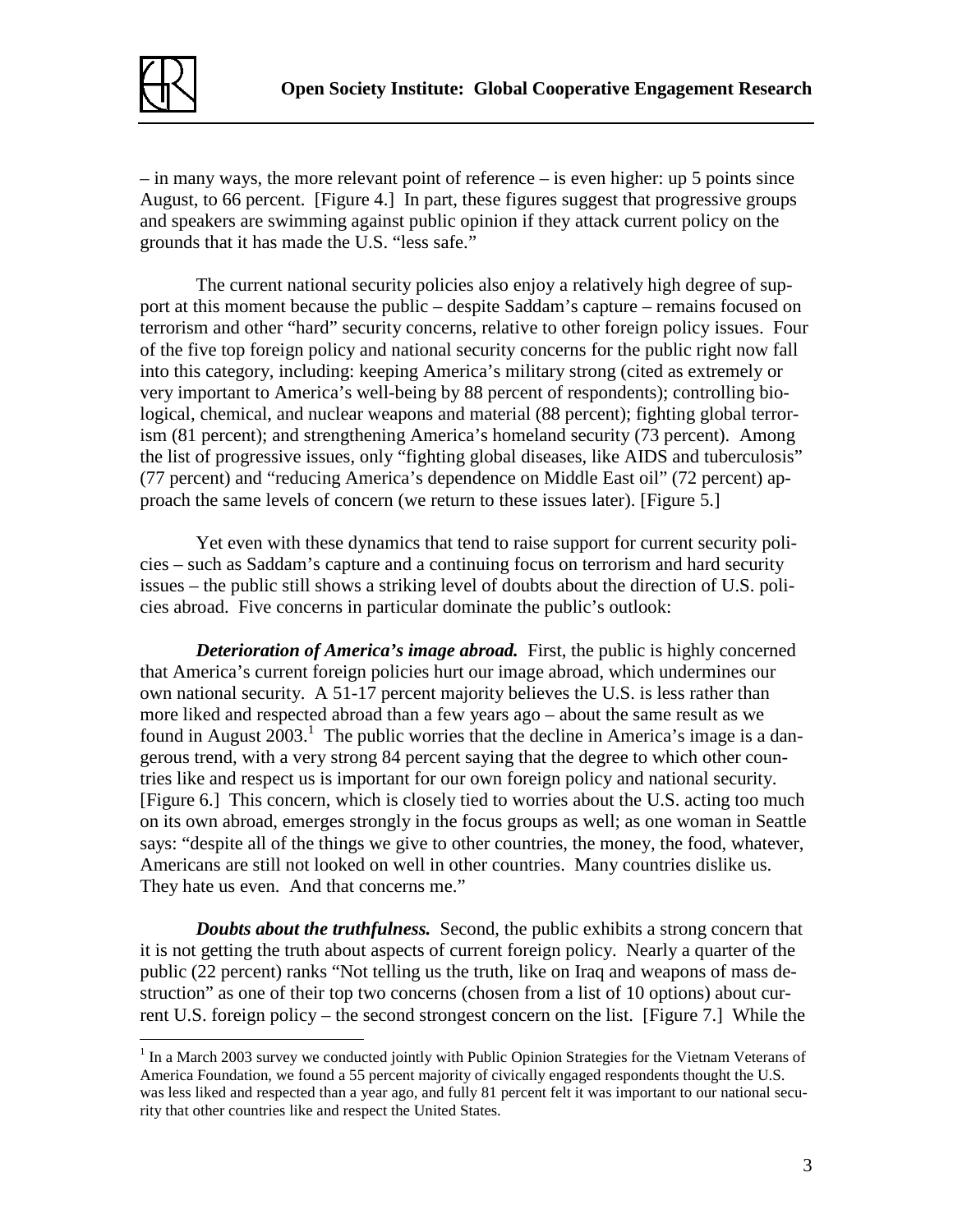

concern about honesty mostly relates to Iraq and weapons of mass destruction, it bleeds into other issues as well.

*Public divided on Iraq, pre-emption, unilateralism.* Third, even at a point of relative strength for current U.S. foreign policy, a clear majority of the public remains unconvinced about the conceptual pillars of our foreign policy, such as the Iraq war, and the principles of pre-emption and unilateralism. In other words, even at a moment when the public applauds certain results of U.S. foreign policy, such as the capture of Saddam, it is still split over the rationales.

 As noted earlier, only a slim 51 percent majority feels the war in Iraq has been worth the cost – even in the immediate aftermath of Saddam's capture. Similarly, on the idea of pre-emption, the public splits only narrowly in favor when presented with contrasting statements for and against the concept, 50-46 percent (which we discuss further below).<sup>2</sup> [Figure 8.] In the same way, the argument for greater reliance on unilateral action earns only a 49-46 percent plurality. [Figure 9.] Concerns over the United States' go-it-alone approach emerge with particular force in the focus groups; as a man in Des Moines says: "I think we've isolated ourselves from the rest of the world. Basically, we've shoved our super power down the throats of some countries and tried to with other countries who've resisted."

*American over-extension.* The fourth concern about current U.S. foreign policy – although it is also a potential obstacle for advocates of an alternative foreign policy as well – is the sense that the U.S. is over-extended abroad, spending too much time and money on foreign problems and too little on problems at home. The view is less outright isolationism, and more a desire for "minimalist internationalism" – a feeling that the U.S. has a role to play abroad, but that it should not do too much. In particular, the public is troubled by the sense that the U.S. is acting too much on its own in world events, which they sense leads to higher costs, and they express a desire for greater cooperation with other countries in addressing security challenges. That feeling is likely exacerbated right now by lingering reactions to a slow economy and the costs and casualties of the Iraq war.

 The public's third strongest concern about current U.S. foreign policy is that we are "spending too much time and money on problems abroad," cited by 18 percent as one of their top two concerns. [Figure 10.] Also, by a 51-40 percent majority, the public says "we should focus more on problems in our own country like health care and education, rather than devoting so many resources to foreign aid to help other countries" (and rejects an alternative statement that says, "September 11 shows that as we must attend to problems at home, we also cannot ignore problems like poverty, repression, and extremism in other countries, and need to play an active role with other countries to address them").

<sup>&</sup>lt;sup>2</sup> In testing the concept of pre-emption, all respondents hear one argument in favor of pre-emption; different half samples hear two different arguments in opposition; the figures here represent the average result.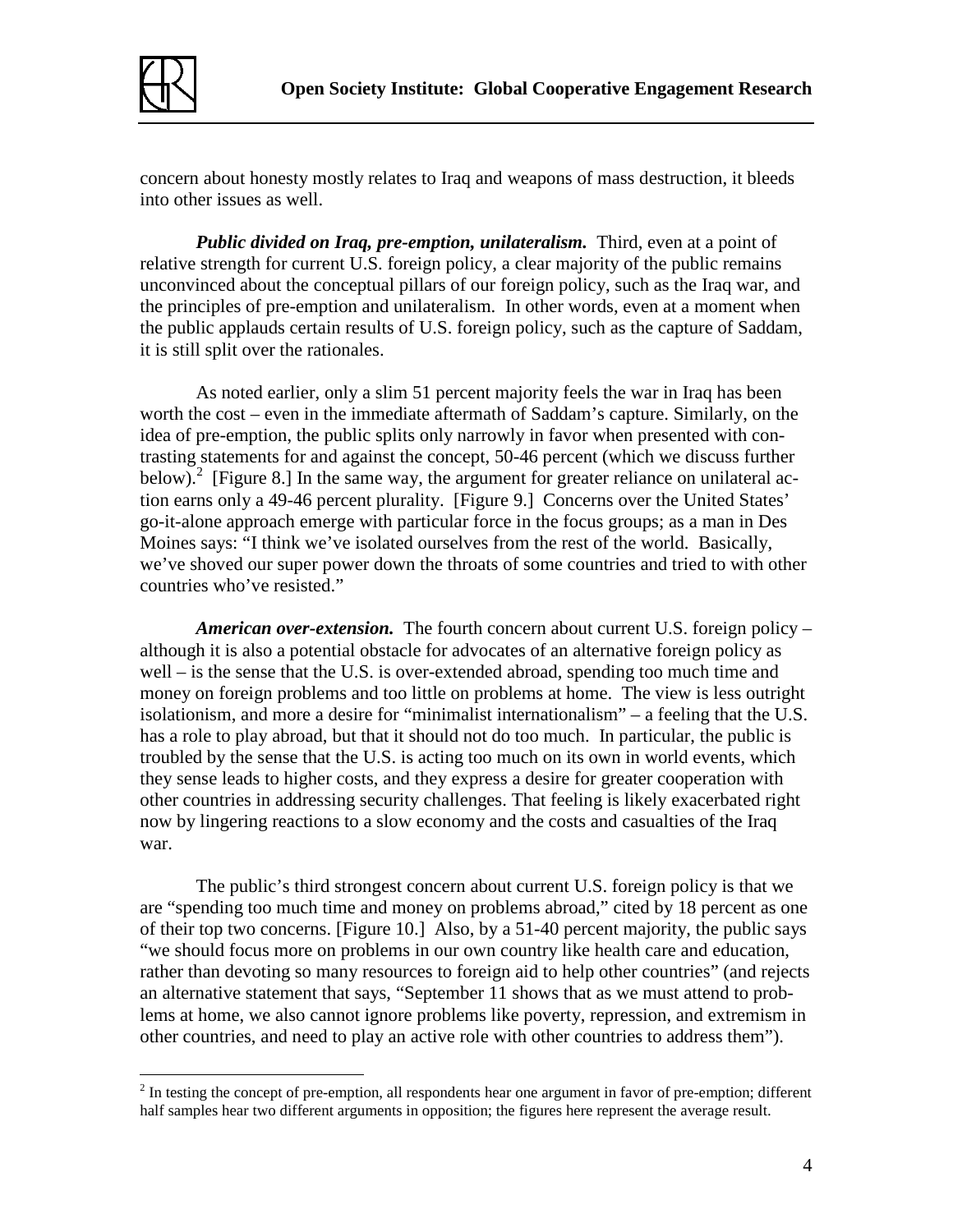

[Figure 11.] Similarly, nearly two thirds of civically engaged adults find it very or somewhat convincing that, "With millions of Americans lacking a job or health insurance, we have enough problems at home – we can't afford to keep spending so much time and money rebuilding other countries, like the additional 87 billion dollars just approved for Iraq." Unlike the issues of pre-emption and unilateralism, support for focusing more on problems at home cuts across party, as well as gender.

 This concern that we are over-extended abroad emerges in the focus groups, both in terms of money and casualties in global engagements:

> *It seems like we are not focusing on our own people as much. We are playing the commandant of the world a lot of times. And we spend a lot of money over in Iraq and those places, and it doesn't seem like we are paying as much attention to the problems we have here. We are billions and billions of dollars into debt and it's kind of like, why are we still paying for that?* [Seattle Men]

*It [a statement in favor of engagement abroad] kind of made me go back to well, that's nice that we spend globally, but what are we spending here at home? I mean we still have poverty here. We still have our problems. It almost offended me in a way. Sorry.* [Washington, DC Women]

 It is worth noting which foreign policy dynamics *do not* greatly concern the public at this point. In particular, there is very little concern that the United States is "resorting to military actions too quickly" (cited by only 10 percent as one of their two strongest concerns, the second least cited concern), or that we are "spending too much on the military" (cited by 4 percent, the least cited factor). Indeed, there is a strong concern that we are "under-funding our military" (the *most* cited concern, at 23 percent), although some focus group comments suggest this view is tied to the feeling of American over-extension we discussed earlier – that is, a sense that the U.S. has deployed its troops to too many places at once, with too little assistance from allies and friends abroad, resulting in the military's resources being stretched too thin.

#### **Progressives Start with Good Standing**

 These concerns about current U.S. policies abroad create a range of opportunities for individuals and groups who advocate a progressive foreign policy agenda, even in the face of elevated support for current security policies. It is also worth noting that the public starts with a relatively favorable view of the constellation of progressive foreign policy groups and their issues. Although opinion is divided along ideological lines in many cases, the progressive community mostly starts out as "good guys" in the debate over the country's priorities abroad.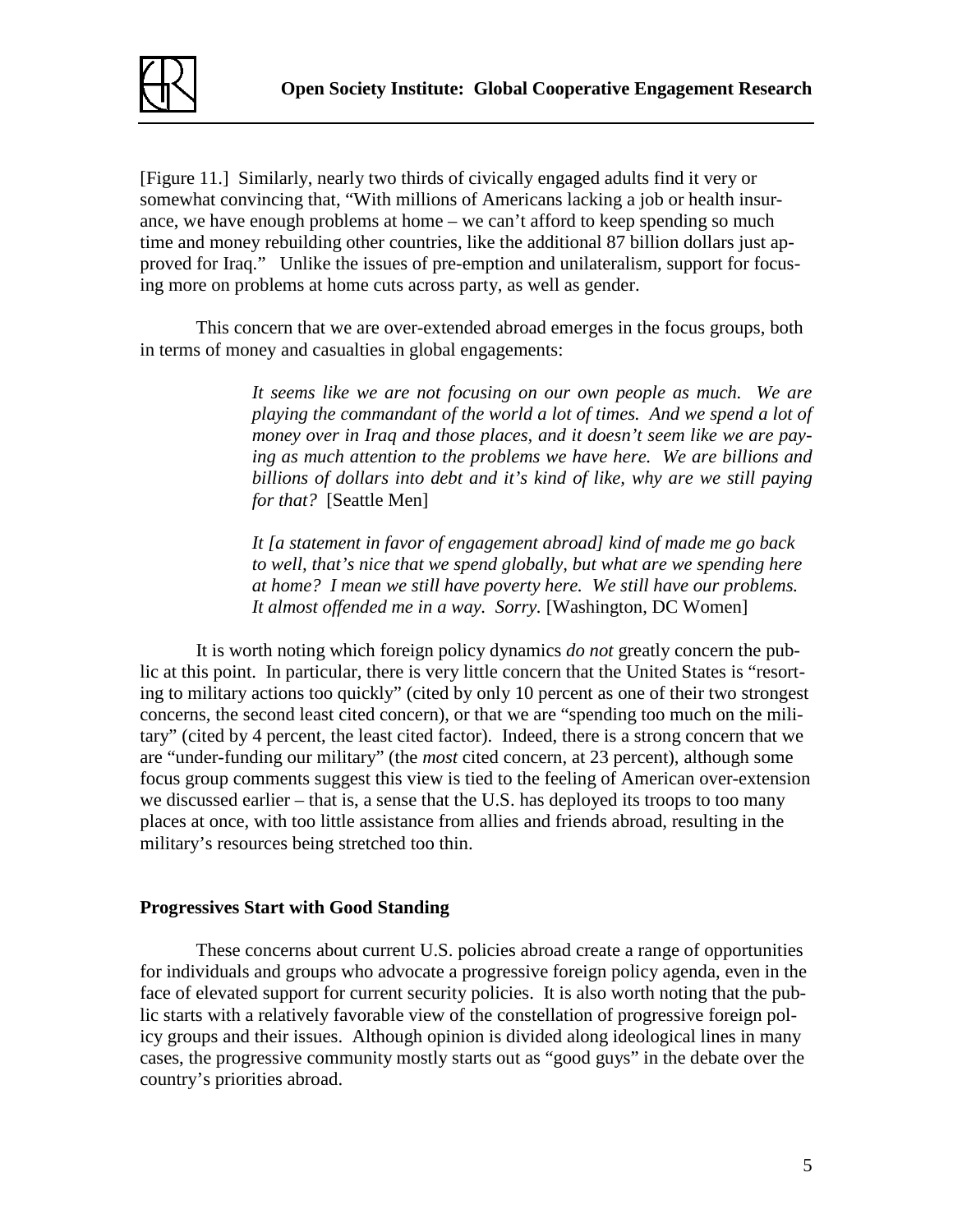

 Although the U.S. military is by far the most popular player in the realm of America's global activities (a mean rating of 86 degrees on a 0-100 "thermometer" scale to measure favorability), the public views most kinds of progressive foreign policy groups in solidly favorable terms, including "groups that work on global poverty and development" (62 degrees); "human rights groups" (60 degrees); and "groups that work on the global environment" (58 degrees). Specific organizations and agencies that work on progressive issues also generally receive favorable marks, including the Peace Corps (69 degrees); UNICEF (64 degrees); and CARE (59 degrees). Both Amnesty International (50 degrees) and Greenpeace (47 degrees) receive slightly lower ratings, in large part because opinion on these groups is polarized along lines of ideology. [Figure 12.]

 Additionally, the public generally sees the issues these progressive groups are addressing as important. As noted earlier, around three quarters of the public sees "fighting global diseases, like AIDS and tuberculosis" (77 percent) and "reducing America's dependence on Middle East oil" (72 percent) as extremely or very important for America's well being. Majorities also recognize the importance of human rights (65 percent); promoting health and education in poor countries (55 percent); contributing to international relief efforts (56 percent); and combating global warming (51 percent). [Figure 13.] In the post-9/11 world, the American public does not place such issues at the top of its security priorities, but they nonetheless see them as important, which opens the door for progressive groups to argue that they are being neglected, as we describe below.

### **Getting Heard: The Importance of a Hard Security Frame**

The research provides several insights on how progressive groups and speakers can capitalize on their favorable standing to get heard in the current opinion environment. The first and most important insight is that, when addressing the general public, they generally benefit from presenting their issues in some relation to the "hard" security agenda of terrorism and homeland security that is so much on the public's mind at this point. The research examines the impact of presenting progressive issues in three different message frames:

- Talking about the issue by itself, on its own merits (which we shorthand as the "A alone" message frame)
- Talking about the hard security agenda first, and then pivoting to the progressive agenda.  $[$ "A + B" $]$
- Arguing that the progressive agenda itself actually helps to advance the "hard" security agenda – for example, that combating poverty abroad will ease the conditions that contribute to extremism and terrorism.  $[4 \text{ A} = B$ <sup>\*</sup>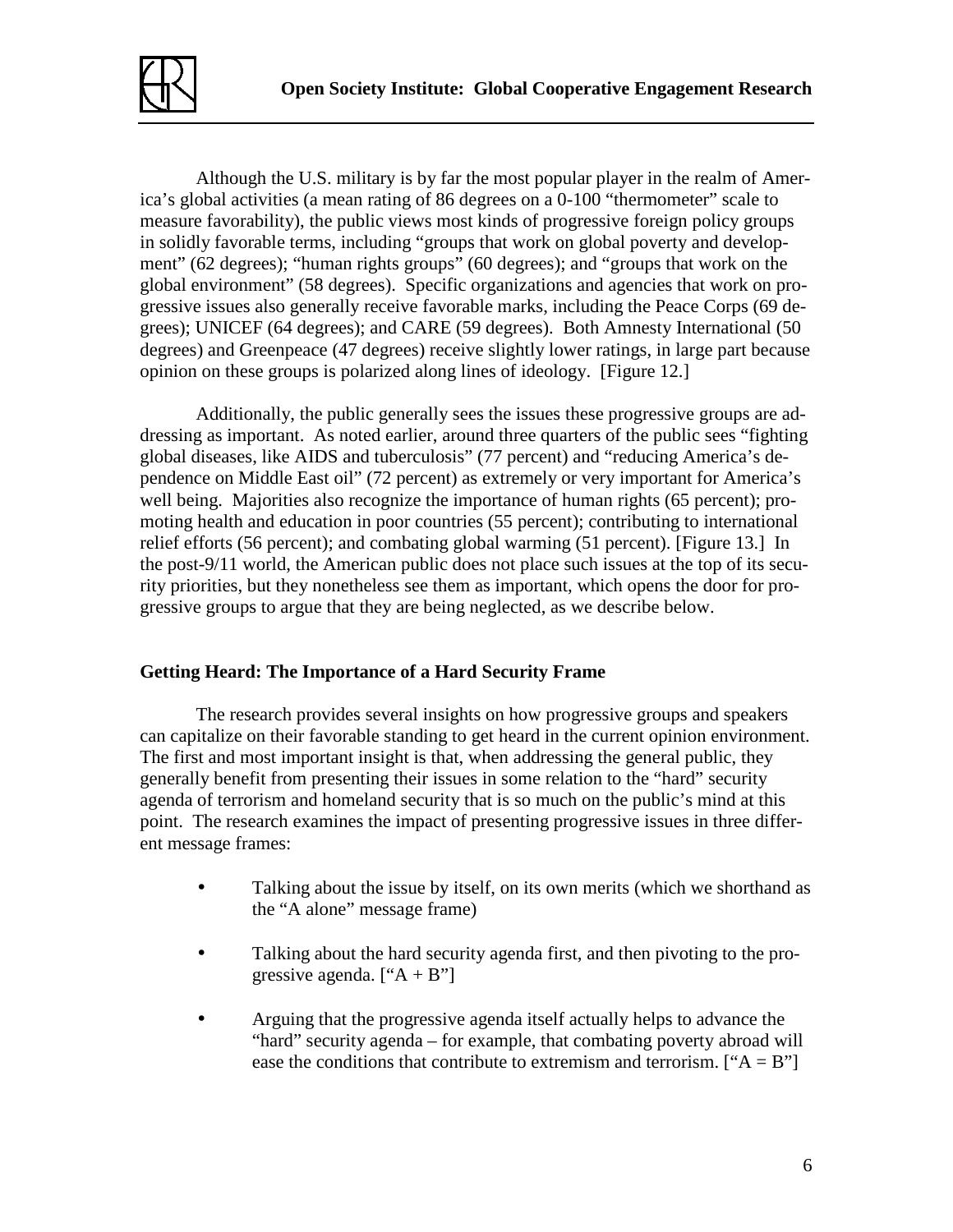

 To explore this question, we conduct a set of controlled experiments across three sets of issues: development assistance, global warming and human rights. On each issue, we randomly assign our survey respondents to one of the three groups. One hears an "A alone" message on that issue; one hears an " $A+B$ " message; one hears an " $A=B$ " message. Although the results differ somewhat across the three issues, across all of them, the public is more receptive when we frame the progressive issue in some relation to the hard security agenda. It is worth reviewing the results in each of the three issue areas.

*Development assistance.* As Table One indicates, the public is most responsive to arguments in favor of development assistance when they are preceded by some mention of the hard security agenda – the "A+B" formulation. The "A alone" development message, which makes the case for such assistance in its own right, performs worse than both of the other formulations, which frame development assistance in some relation to the hard security agenda, with only a bare majority (51 percent very or somewhat convincing) supporting the "A alone" version, compared to 67 percent supporting the "A=B" formulation, and 77 percent supporting the "A+B" approach. The dominance of the  $A+B$ formulation holds true across the key dividing lines of gender and education.

|                                                                            | $\%$ "very" or |
|----------------------------------------------------------------------------|----------------|
|                                                                            | "somewhat      |
| <b>Message Frame</b>                                                       | convincing"    |
| "A alone": Right now, the U.S. spends less per person on relieving         |                |
| global poverty, hunger, and disease than most major countries. As one      | 51%            |
| of the world's richest countries, we should do much more to help relieve   |                |
| suffering abroad.                                                          |                |
| "A+B": In the wake of $9/11$ , our top priority is to strengthen homeland  |                |
| security and fight terrorism; but even as we do, we cannot forget about    | $77\%$         |
| the other things we need to do in the world like helping to relieve global |                |
| poverty, disease, and repression.                                          |                |
| "A=B": Poverty and repression in places like Afghanistan can create a      |                |
| breeding ground for religious extremism and terrorism. By joining with     | 67%            |
| other countries to fight global poverty, we can also help solve root       |                |
| causes of terrorism and make ourselves safer.                              |                |

### **Table One: Three Alternative Message Frames on Development Assistance**

*Human rights.* It is striking how much impact all three of the human rights messages have; this is an issue with particular resonance. Even so, as Table Two shows, the strongest formulation here again is " $A + B$ " – which says that while the U.S. works to root out terrorism, we must also speak out for human rights and religious freedom. A strong 83 percent of the public feels the following statement is very or somewhat convincing. While the dominance of the "A+B" formulation holds for both men and women, the "A alone" frame – arguing human rights on its own merits – proves to be about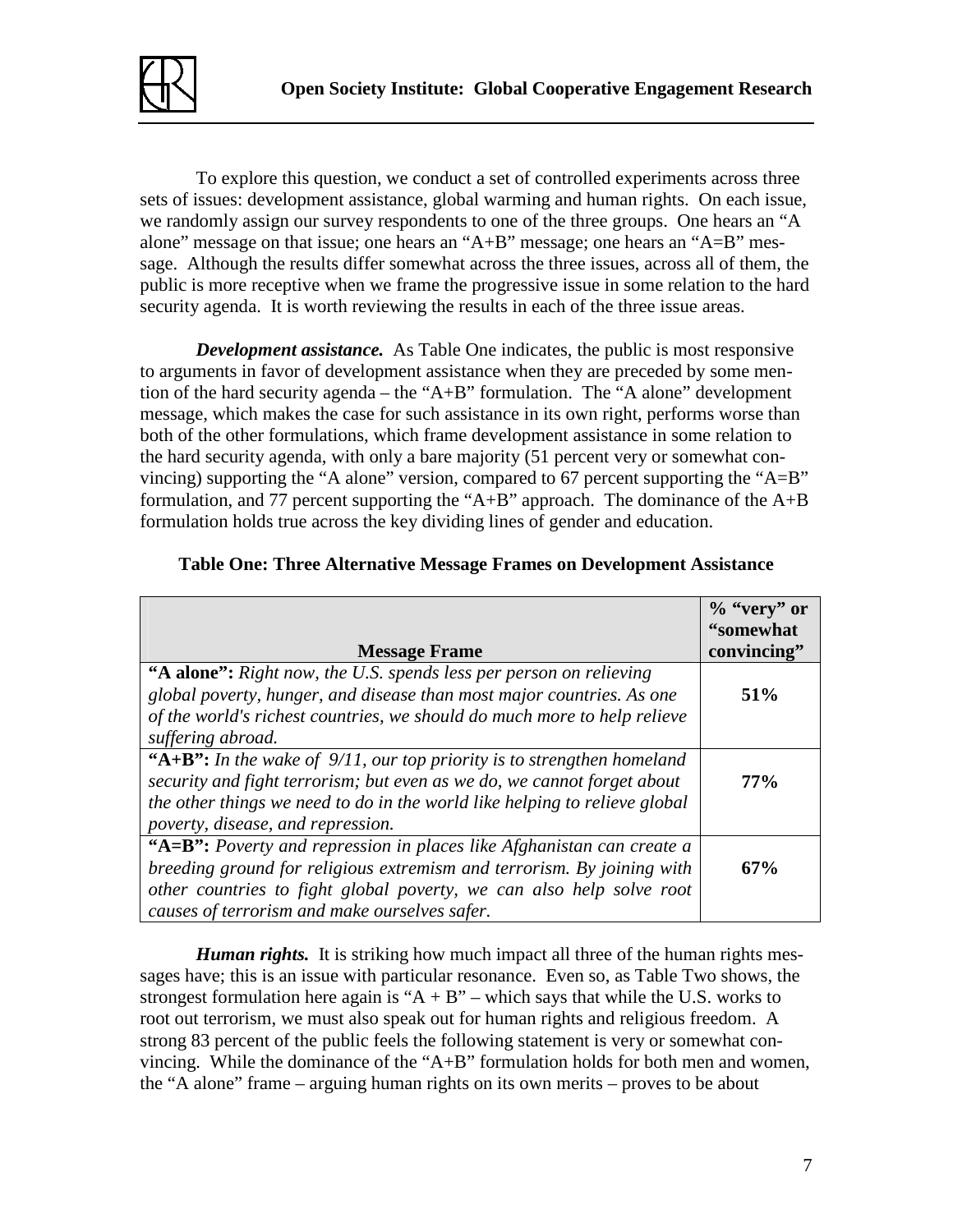

equally strong with Independents and among respondents with a high school education or less.

|                                                                           | $\%$ "very" or |
|---------------------------------------------------------------------------|----------------|
|                                                                           | "somewhat      |
| <b>Message Frame</b>                                                      | convincing"    |
| "A alone": The U.S. needs to speak out against regimes like Burma and     |                |
| China that violate human rights for women, political dissidents, and re-  | $77\%$         |
| ligious minorities. If we don't speak out for freedom, these issues too   |                |
| easily get ignored.                                                       |                |
| "A+B": Our work for security and freedom should go hand-in-hand.          |                |
| While we root out al Qaeda and the other terrorist networks, we also      | 83%            |
| need to speak out for the kinds of human rights and religious freedoms    |                |
| that make us admired in much of the world.                                |                |
| "A=B": We should increase our efforts for human rights and religious      |                |
| freedom in other countries in part because free societies don't spawn the | <b>70%</b>     |
| extremism and violence that can threaten us. By combating repression      |                |
| we can reduce the threat of terrorism.                                    |                |

# **Table Two: Three Alternative Message Frames on Human Rights**

 *Global warming and energy.* On global warming and energy, once again the strongest approach is to present the issue in some relation to the "hard" security agenda. In this case, however, there is great power in the " $A=B$ " approach – arguing that by developing alternative energy sources, we will not only help reduce global warming, but reduce our vulnerability to Mideast instability as well. This argument is convincing to 87 percent of respondents – the strongest of any arguments made in the survey, either on behalf of current U.S. policies or progressive alternatives. The strong response to this argument – which reinforces earlier, similar findings from our surveys for the Democracy Corps project<sup>\*</sup> – provides particularly strong evidence that, even now, progressive groups and speakers can get a full hearing on their issues if they frame their issues in the best way. The dominance of the "A=B" frame, which emphasizes the link between alternative energy and less dependence on the Mideast, holds true across lines of ideology, gender, and education.

<sup>&</sup>lt;u>.</u> \* The Democracy Corps August 2003 survey found that 75 percent of civically engaged respondents found it very or somewhat convincing that the war in Iraq proves we need an energy policy which invests in alternative sources of energy – making the U.S. less dependent on the Mideast and their oil.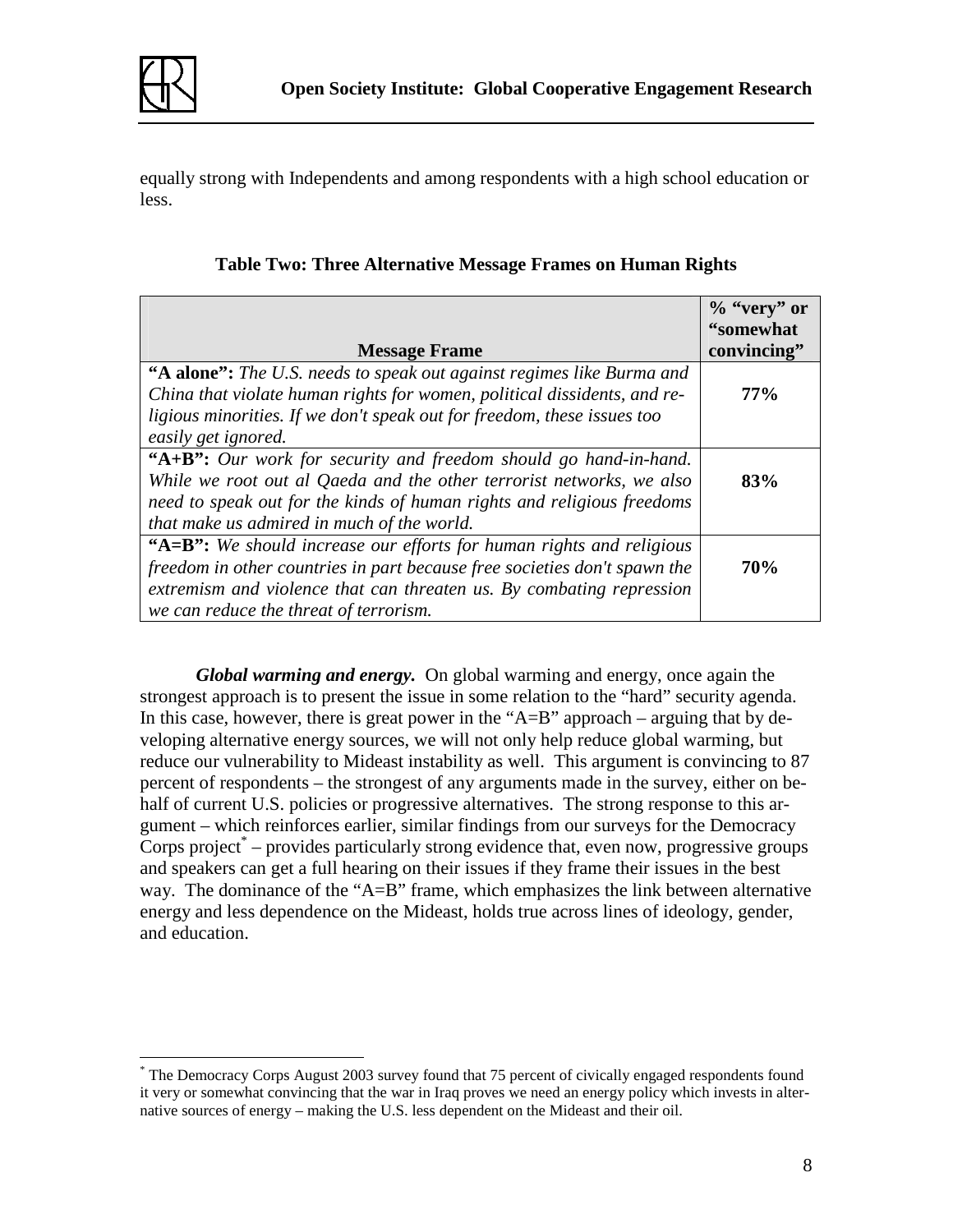

## **Table Three: Three Alternative Message Frames on Global Warming and Energy**

|                                                                           | $\%$ "very" or |
|---------------------------------------------------------------------------|----------------|
|                                                                           | "somewhat      |
| <b>Message Frame</b>                                                      | convincing"    |
| "A alone": We need to combat global warming or else it may change         |                |
| global weather and increase flooding in major cities in the coming dec-   | 66%            |
| ades. The U.S. produces a quarter of the world's carbon pollution, and    |                |
| needs to help lead the way to a solution.                                 |                |
| "A+B": The immediate threat to our security comes from terrorism and      |                |
| dangerous regimes with deadly weapons. But we also need to keep our       | <b>70%</b>     |
| eye on longer-term dangers, like global warming, which could cause        |                |
| major destruction in the future unless we take action.                    |                |
| "A=B": The war in Iraq proves we need an energy policy to make us         |                |
| less dependent on oil from the unstable Middle East. Developing alter-    | 87%            |
| native fuels, like solar, hydrogen, and wind power, will increase our en- |                |
| ergy security while helping combat global warming.                        |                |

 Our focus groups suggest that this message makes participants receptive to arguments about global warming by placing the issue in a new frame that is linked to their current concerns about the Mideast. As one Seattle woman says: "I've been so lukewarm on most of the other [statements]. But this one, it said the war in Iraq proves that we need an energy policy. As in, like a strategy, a focus, a plan that makes us less dependent on oil from the unstable Middle East. In my opinion, that's the most honest thing I've seen here. That's why we went in. It had a lot to do about oil. And so we are kind of killing two birds with one stone. And also addressing global warming." Similarly, a woman in one of our Washington, D.C. opinion former focus groups says: "The thing that really made me [agree] so strongly …[is that] we need an energy policy that makes us less dependent on oil from overseas. And, after I read that then the global warming just seemed like it would be a great thing to go along with it."

 At least across these three sets of issues, progressive messengers get the strongest response when they frame their issues alongside the hard security agenda. The comments from focus group participants help to explain why. Terrorism and Iraq are on the public's mind, and Americans want some acknowledgement that these are the top priorities right now. Once that idea is expressed, however, the public becomes more receptive to the notion that America's foreign policy agenda must encompass a broader range of issues in order to address the full range of global challenges. It is partly a matter of connecting with the public's sense of priorities. As a woman in Iowa states: "I think our main priority is protecting ourselves. That's the bottom line. Clear and simple." Similarly, a woman in Seattle suggests the need for a kind of sequencing – security before good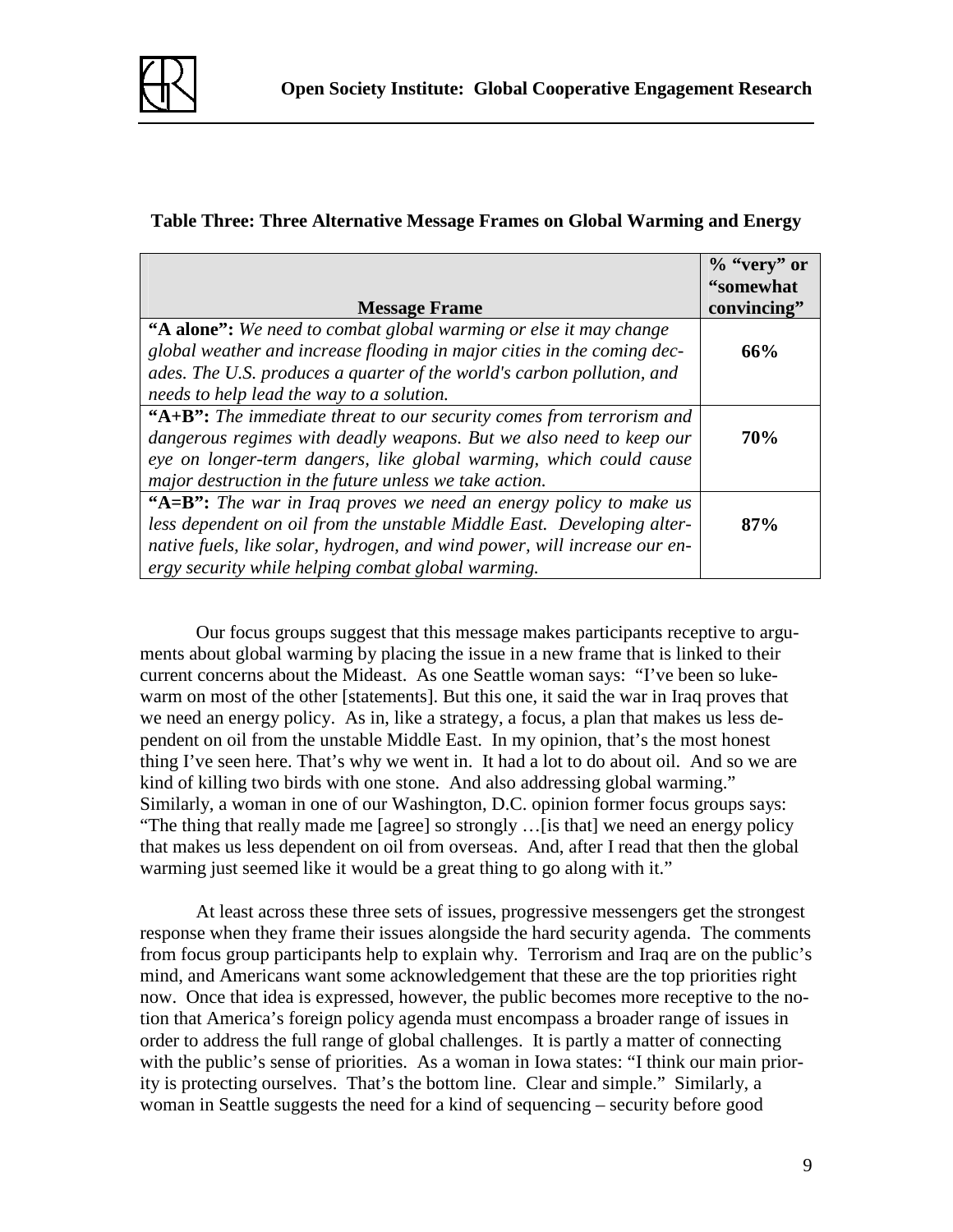

deeds: "Somewhere you have to have a strength and a basis – if we can be strong and unified and ward off terrorism, then there is a basis we can work from [in the rest of the world]."

As a result of such sentiments, there is a danger that if progressive groups and speakers are mute on the hard security agenda, they will gain less of a hearing than they otherwise might. It may well be that the need for this kind of a frame will change over time, particularly if concerns about terrorism and Iraq recede. Moreover, the optimal frame depends on the issue: a hard security frame emerges as less essential on human rights; on energy, there is particular credibility to asserting that alternative fuels may help reduce our vulnerability to Mideast instability. This is not a one-size-fits-all exercise; but the results do suggest that the public is generally more receptive to the progressive agenda when progressive groups and speakers also take some steps to address current concerns over terrorism, Iraq, and other aspects of the "hard" security agenda.

### **Other Implications for Framing a Progressive Foreign Policy**

 The research points to five additional insights for framing messages on progressive foreign policy priorities in the current environment.

*The opportunity for stronger progressive arguments: the example of preemption.* First, there are real opportunities to build on the doubts that substantial portions of the public have with key elements of the current foreign policy framework. For example: we noted before that opinion is divided on the idea of pre-emption; but with the right message frame, it is possible to generate stronger opposition to that concept. Many observers have argued against pre-emption by arguing that if the U.S. acts pre-emptively we may look like a "global bully"; yet this argument loses in a match-up against a statement in favor of pre-emption, by a 41-54 percent margin. An alternative approach does significantly better: by emphasizing that pre-emption goes against the "long-standing American tradition" of not attacking until we are attacked or imminently threatened, this approach generates a clear 51-46 percent majority *against* pre-emption. [Figure 14.]

*Audience matters.* The second point is that the best message frame for progressive foreign policy ideas often depend heavily on the audience – whether one is talking to the general public, opinion formers, activists, or experts. For example, on the question of pre-emption, as we just saw, when addressing the public as a whole, it is more effective to appeal to the tradition of not attacking first, rather than warning that the U.S. risks looking like a bully. However, the effectiveness of this approach derives from its stronger appeal to moderates and conservatives (which makes sense: tradition is a conservative notion). Yet, for a liberal audience  $-$  a group of activists, perhaps  $-$  it is significantly more effective to argue that a policy of pre-emption risks alienating other countries. [Figure 15.]While the current research did not try to identify the optimal message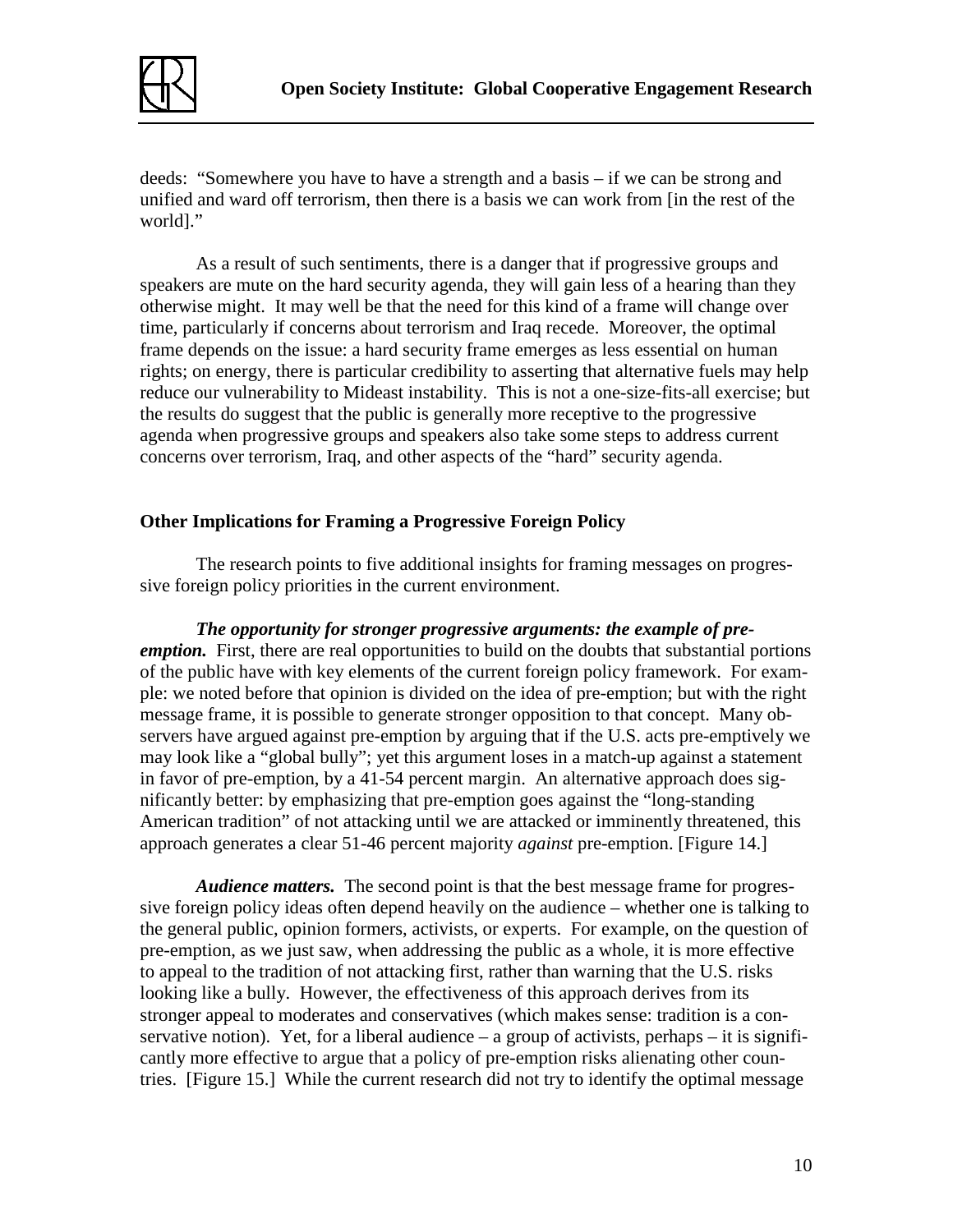

frame for all combinations of issues and audiences, it does underscore the importance of matching one's approach to the audience at hand.

*Long-term investments in capacity.* Third, the research points to an important insight about messages on development assistance – the potential power of messages that emphasize the value of long-term capacity building. A message that emphasizes "investments that help people in other countries help themselves over the long term" emerges as somewhat more effective than one that stresses the imperative of responding to famines, disasters, and epidemics (83 percent very or somewhat convincing for the former message, versus 78 percent for the latter message). The difference is even greater among opinion formers (87 versus 80 percent). While the survey reveals only minor differences in impact from referring to help for other countries as "development assistance" rather than "foreign aid," the concept of teaching people how to help themselves strikes a chord. As a woman in one of our Iowa focus groups says: "Teaching them how to take care of themselves helps them more in the long run, and helps our country better in the long run."

*Key drivers of opinion: gender, location, and education.* Fourth, the research underscores that there are a few basic drivers of the public's reactions to messages about progressive issues. The most powerful are gender, location and education.

- *Gender.* Another key driver is gender; as we have found in past research, gender differences explain a great deal of opinion differences on a range of national security and foreign policy issues.Relative to men, women are more worried about security (39 percent of women fee less safe than three years ago, compared to only 29 percent of men), less supportive of the war in Iraq (46 percent of women say it has not been worth the cost, compared to 37 percent of men), and more supportive of progressive concepts, such as generally not attacking pre-emptively (56 percent of women oppose pre-emption, compared to 44 percent of men). Additionally, women are generally more favorable toward progressive groups, such as human rights organizations, and progressive issues, such as working to protect the global environment. [Figure 16.]
- *Regional differences*. The differences between the country's cosmopolitan coastal areas and its rural heartland are pronounced in this survey. People on the coasts are less likely to feel the current government has improved the country's security since 2000, compared to those in the heartland region (64 percent compared to 76 percent), are less likely to feel the war in Iraq was worth the cost of lives and dollars (48 percent compared to 58 percent), and are more willing to focus on global problems (47 percent compared to 57 percent).
- *Education*. Education also exerts a strong influence in particular, creating more of a willingness to act on international issues. For example, by an 11 point margin, 51-40 percent**,** civically engaged adults as a whole say that the U.S. should